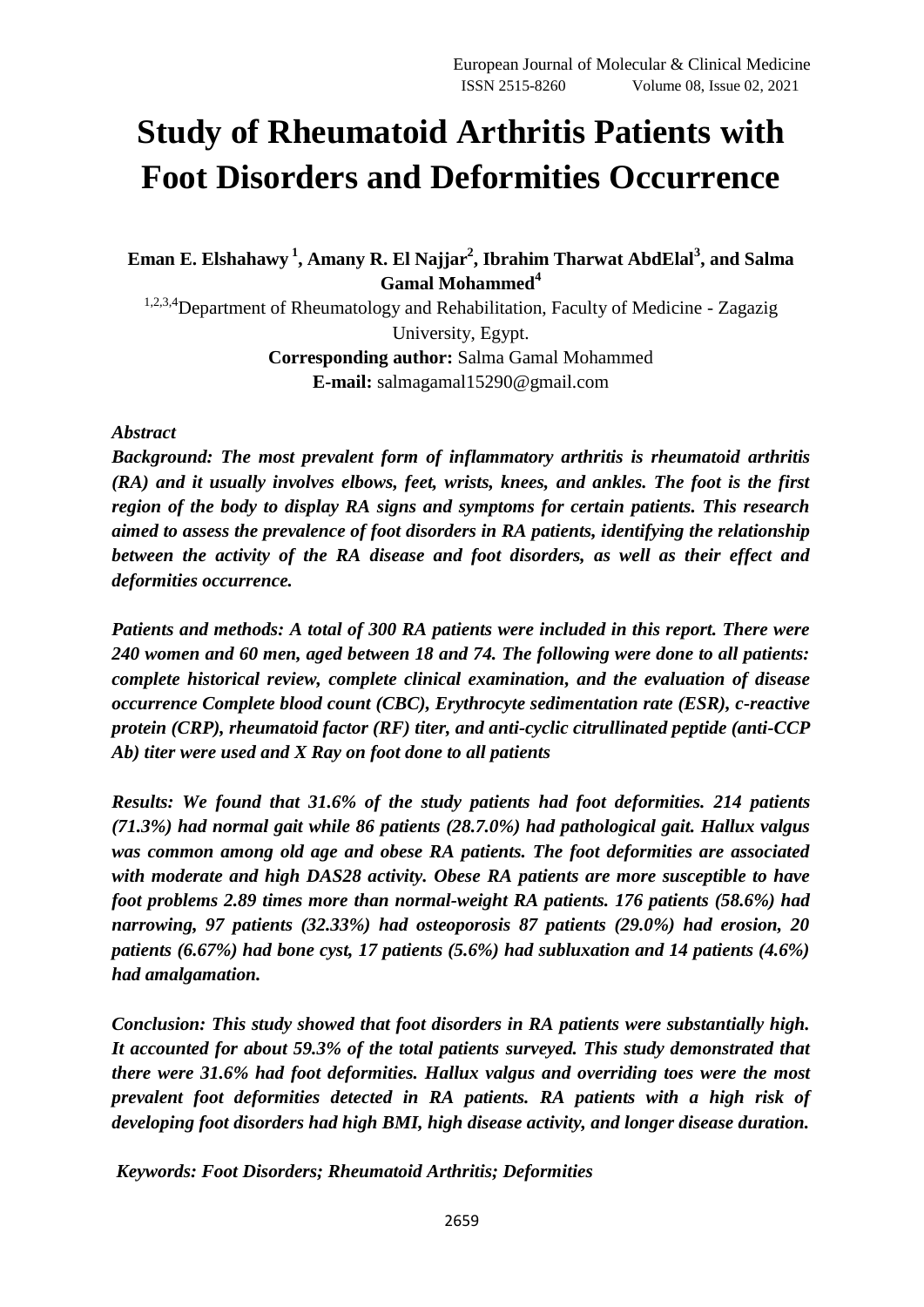## **1. INTRODUCTION:**

Rheumatoid Arthritis (RA) is a chronic inflammatory disorder affecting primarily cartilage and bone of small and middle-sized joints. The synovial inflammation and destruction of joints lead to pain, loss of function, muscle atrophy that results in disability and reduced quality of life. The frequency of foot involvement and rheumatoid foot problems have previously been reported from a different point of view **[1]**. Orthopedic RA-related surgery of the foot has a strong effect on pain and physical function in patients that do not respond to conservative clinical approaches. In intermediate to severe stages of the disease, conventional surgical treatment involves both joint preserving and joint sacrificing surgery to relieve pain and correct deformity in the rheumatoid forefoot. Some previous authors suggest as earlier as but less radical foot surgery. But in recent years, surgical procedures have been decreased in RA patients. **[2]**. Foot involvement and foot symptoms are seen frequently in RA. Physicians should be encouraged to perform the physical examination of the feet, assessment, and treatment of foot problems during the follow-ups. Individual proper medication and orthoses should be prescribed by the physicians and the management and compliance to insoles should be monitored as a part of treatment to enhance the quality of life of the patients suffering from this chronic condition. **[3]**. Numerous studies have reported an association between RA involvement or deformity of the forefoot in RA and functional disability. In those cases, orthotic devices and surgical treatment can relieve pain and improve function. However, there are a few studies on the effects of midfoot- and hindfoot arthritis in RA **[4]**. High BMI was correlated with foot problems in some previous studies because the excessive mechanical load affects joint damage. However, Jeong et al. found no significant difference in BMI between RA patients with foot or ankle involvement and without involvement. Besides, BMI was not associated with functional disability **[5].** This study aimed to evaluate the foot disorders in RA patients and their complications or deformity.

#### **2. PATIENTS AND METHODS:**

This study was performed in the Rheumatology and Rehabilitation Department of Zagazig University Hospitals, after review and approval by the Institutional Review Board, Faculty of Medicine, Zagazig University. This study included a total of 300 RA patients. They were 240 females and 60 males, and their mean age (range) was  $43.7\pm 10.05$  (18-74) years. Disease duration ranged from 1-20 years. Study patients fulfilled the revised 2010 ACR/EULAR classification criteria for Rheumatoid Arthritis **[6]**.

Written informed consent was obtained from all participants. This study was done according to The Code of Ethics of the World Medical Association (Declaration of Helsinki) for studies involving humans.

#### **Clinical assessment;**

All patients had a complete clinical history, a general bodyweight stress examination, a height, a bodyweight index (BMI), lower limb edema, and a patient's gait. Local testing for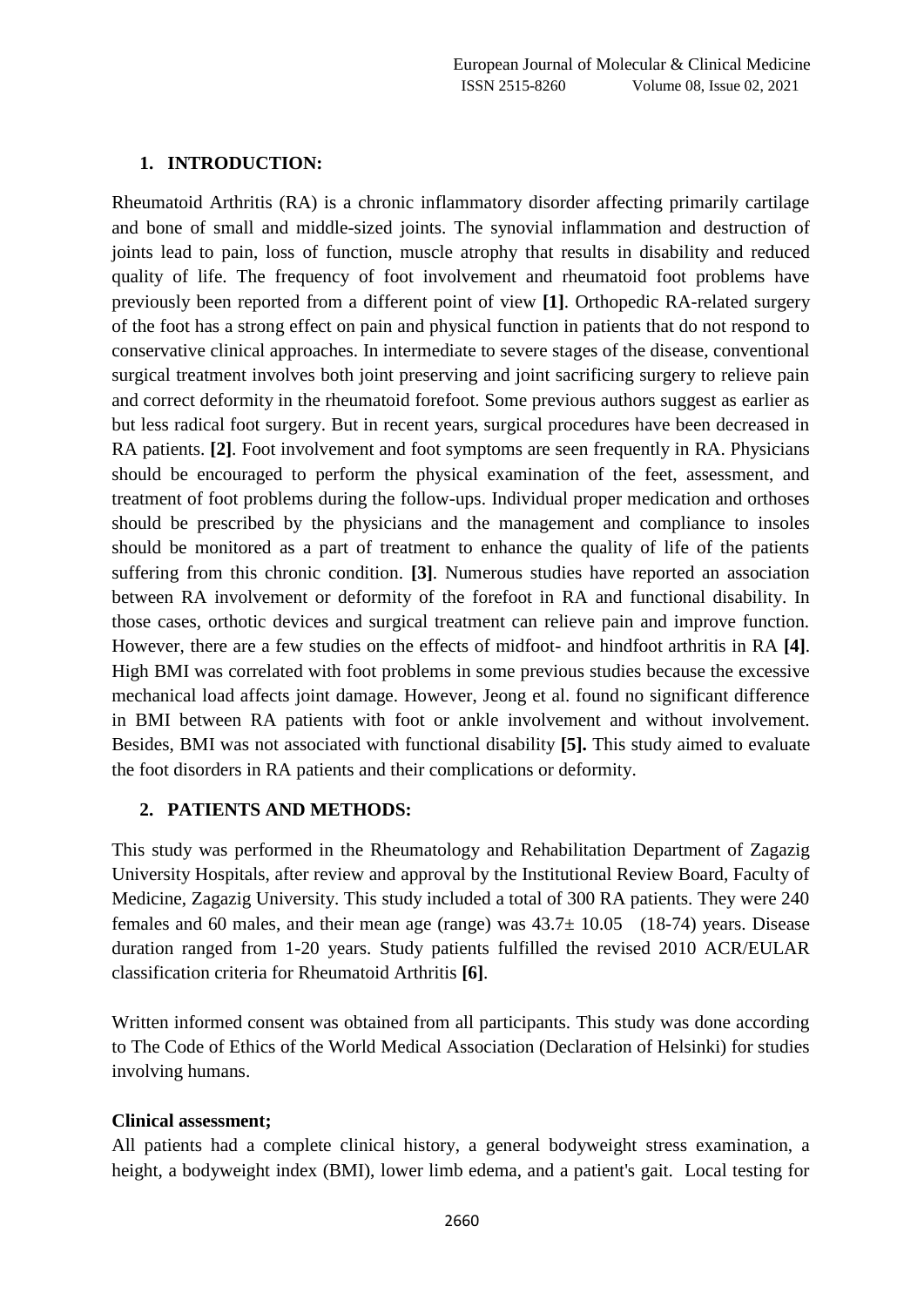joint swelling, skin defects, arthritis, arthralgia, numbness, deformations, tenosynovitis, and subcutaneous nodules was performed. Modified DAS 28 evaluated the disease activity of RA patients **[7].**

#### **Laboratory investigations;**

All patients underwent complete blood counting (CBC), erythrocyte sedimentation (ESR), C-RP, titration for rheumatoid factor (RF), and titration for anti-cyclic citrullinated peptide (ACP).

## **Radiological Examination;**

X-Ray foot has done for all patients.

## **Statistical methods**

All data were collected, tabulated, and statistically analyzed using SPSS 23.0 for windows (SPSS Inc., Chicago, IL, USA2011). Quantitative data were expressed as the mean  $\pm$  SD  $\&$ median (range), and qualitative data were expressed as absolute frequencies (number)  $\&$ relative frequencies (percentage). Continuous data were checked for normality by using the Shapiro Walk test.

Independent samples Student's t-test was used to compare between two groups of normally distributed variables while Mann Whitney U test was used for non-normally distributed variables. ANOVA test was used to compare between more than two groups of normally distributed variables.

Percent of categorical variables were compared using the Chi-square test or Fisher's exact test when appropriate. McNemar test was used to compare paired categorical variables. All tests were two-sided. P-value  $< 0.05$  was considered statistically significant (S), p-value  $<$ 0.001 was considered highly statistically significant (HS), and p-value  $\geq$  0.05 was considered statistically insignificant (NS).

# **3. RESULTS**

A total of 300 RA patients were included in this study. There were 240 women and 60 men, aged between 18 and 74 with a mean age (range) was 43.7± 10.05 years. Demographic and clinical characteristics of RA patients are shown in **(Table 1).** Laboratory parameters among RA patients where mean of ESR was  $155.16 \pm 28.9$  with a range from (2-130), mean of CRP was  $12.28\pm16$  with a range (0.4-82), mean of RF 56.63 $\pm$ 49.2 with a range (2-373) and mean of AntiCCP 111.1±81.7 with a range (6-500) **(Table 2).**

Among the studied 300 RA patients, there were 95 patients (31.6%) had foot deformities where 75 patients (25%) had hallux valgus, 66 patients (22%) had overriding toes, 25 patients (8.3%) had flexion deformity, 9 patients (3.0%) had pesplanus,8 patients (2.7%) had splay foot and 3 patients (1.0%) had mallet toe. The patient may have more than deformity **(Table 3).**

We found that 214 patients (71.3%) had normal gait while 86 patients (28.7.0%) had pathological gait. Among RA patients, orthotic devices were used by 51 patients only (17.0%) where walking aids in form of canes and crutches were used by 25 patients and 23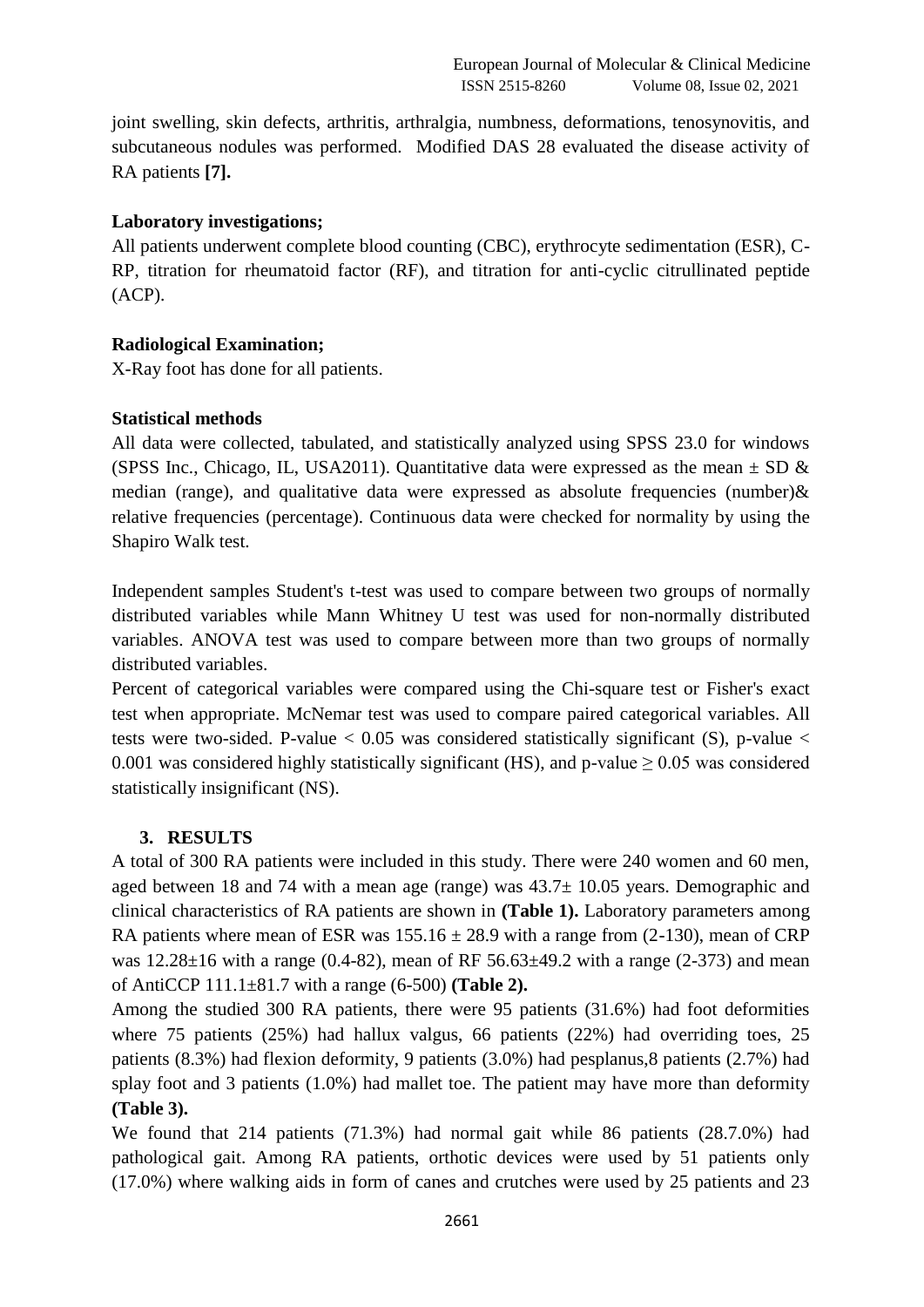patients use foot orthosis (modified shoe and insole). However, 3 patients only use a Wheelchair **(Table 4).**

There was a statistically significant relation between Hallux valgus of foot among RA patients and age  $p=0.003$ , BMI  $p=0.0001$ . Hallux valgus was common among old age and obese RA patients. There is a significant relation between overriding toes of foot among RA patients and age p=0.003, BMI p=0.028. Overriding toes was common among old age RA patients. There was a statistically insignificant relation between flexion deformity and their socioeconomic parameters p>0.05 **(Table 5).**

There was a statistically significant relation between DAS28 activity level among RA patients and hallux valgus deformity p=0.0001, Overriding toe deformity p=0.0001, Flexion deformity foot deformity p=0.01. These foot deformities are associated with moderate and high DAS28 activity **(Table 6).**

Among 300 RA patients,178 of the studied patients had foot disorders while 2 of them were pregnant so they were not included in the x-ray, 176 patients had radiological findings. 176 patients (58.6%) had narrowing, 97 patients (32.33%) had osteoporosis 87 patients (29.0%) had erosion, 20 patients (6.67%) had bone cyst, 17 patients (5.6%) had subluxation and 14 patients (4.6%) had amalgamation. **(Table 7).**

|            |                                   | 'n               | $\frac{1}{2}$ |  |  |  |
|------------|-----------------------------------|------------------|---------------|--|--|--|
|            | Age per years                     |                  |               |  |  |  |
| $\bullet$  | Mean $\pm SD$                     | $43.7 \pm 10.05$ |               |  |  |  |
|            | (Range)                           | $(18 - 74)$      |               |  |  |  |
| <b>Sex</b> |                                   |                  |               |  |  |  |
|            | Female                            | 240              | 80.0          |  |  |  |
|            | Male                              | 60               | 20.0          |  |  |  |
|            | Female/male ratio                 | 4:1              |               |  |  |  |
|            | Occupation                        |                  |               |  |  |  |
| no work    |                                   | 21               | 7.0           |  |  |  |
|            | housewife                         | 216              | 72.0          |  |  |  |
|            | employer                          | 19               | 6.3           |  |  |  |
| worker     |                                   | 44               | 14.7          |  |  |  |
| BMI        |                                   |                  |               |  |  |  |
| Normal     |                                   | 54               | 18.0          |  |  |  |
|            | overweight                        | 100              | 33.3          |  |  |  |
| obese      |                                   | 146              | 48.7          |  |  |  |
|            | Mean $\pm SD$                     | $30.8 + 5.4$     |               |  |  |  |
| (Range)    |                                   | $(22-47.7)$      |               |  |  |  |
|            | <b>Disease duration per years</b> |                  |               |  |  |  |
|            | Mean $\pm SD$                     | $6.34 \pm 5.2$   |               |  |  |  |
| (Range)    |                                   | $(1-20)$         |               |  |  |  |

**Table (1):** Demographic and clinical characteristics of RA patients (n=300):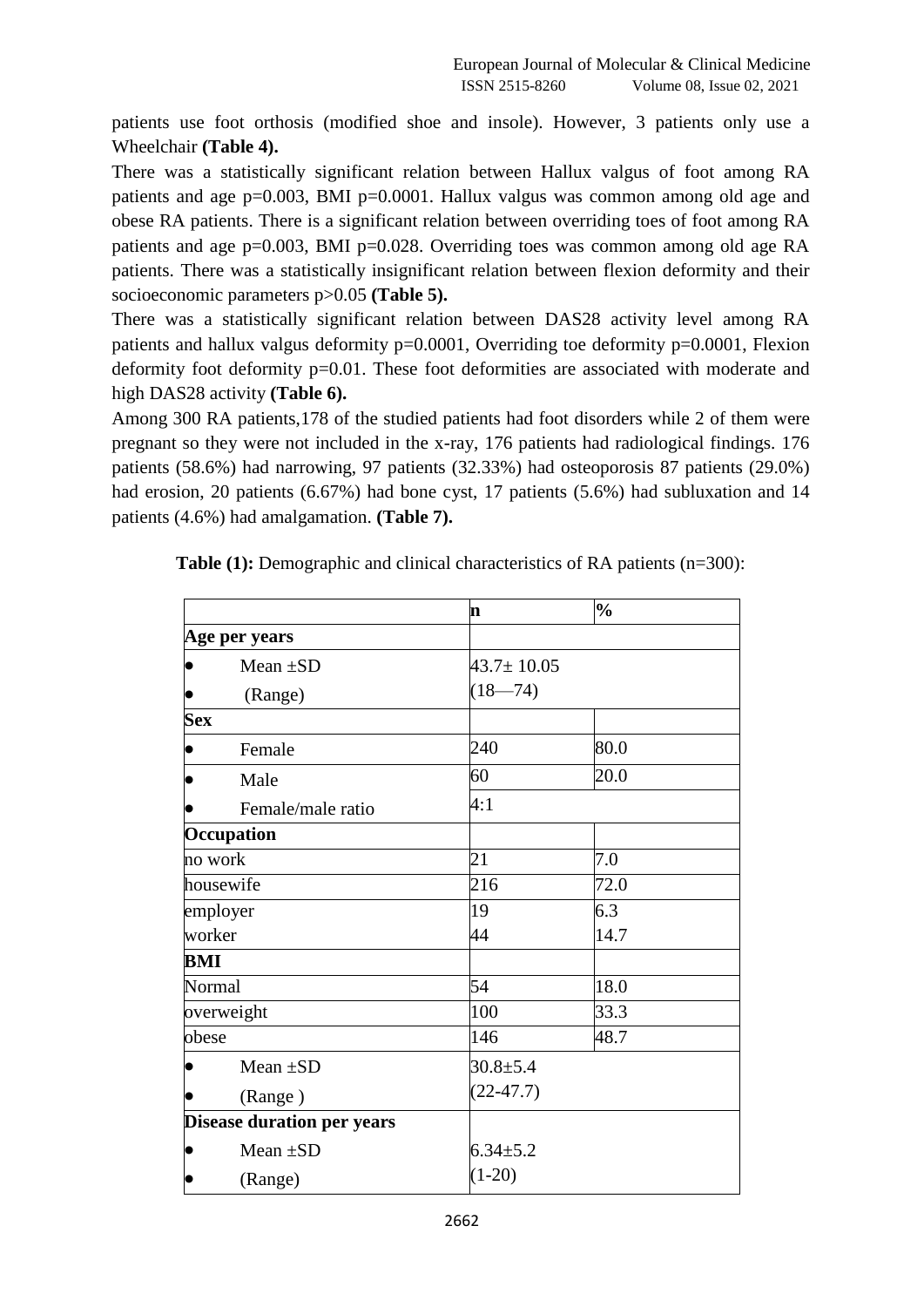| <b>Disorder duration per years</b> |                        |
|------------------------------------|------------------------|
| Mean $\pm SD$                      | $2.8 \pm 2.7$          |
| (Range)                            | $(2$ months- 10 years) |
| <b>Morning stiffness (minute)</b>  |                        |
| Mean $\pm SD$                      | $19.5 \pm 14.2$        |
| (Range)                            | $(0-90)$               |
| <b>Joints affected</b>             |                        |
|                                    | 178 patients (59.3%)   |
|                                    |                        |

**BMI**: body mass index. **SD:** standard deviation. **RA:** rheumatoid arthritis. **ESR**: erythrocyte sedimentation rate. **RF**: rheumatoid factor.

|                   | <b>Mean</b> ± SD | (range)      |
|-------------------|------------------|--------------|
| $ESR$ (mm/hr)     | $34.37 \pm 22.8$ | $(2-130)$    |
| $CRP$ (mg/l)      | $12.28 \pm 16$   | $(0.4 - 82)$ |
| $RF$ (U/ml)       | $56.63 \pm 49.2$ | $(2-373)$    |
| Positive          | 297              | 99%          |
| negative          |                  | 1%           |
| Anti $CCP$ (U/ml) | $111.1 \pm 81.7$ | $(6-500)$    |
| Positive          | 225              | 75%          |
| negative          | 75               | 25%          |

| <b>Table (2):</b> Laboratory finding of the study of rheumatoid arthritis patients $(n=300)$ : |  |
|------------------------------------------------------------------------------------------------|--|
|------------------------------------------------------------------------------------------------|--|

**Table (3):** Frequency of foot deformities in rheumatoid arthritis patients:

| <b>Foot Deformities</b> | ves |               |  |  |  |  |
|-------------------------|-----|---------------|--|--|--|--|
|                         | n   | $\frac{0}{0}$ |  |  |  |  |
| Hallux valgus           | 75  | 25.0%         |  |  |  |  |
| Overriding toes         | 66  | 22.0%         |  |  |  |  |
| Flexion deformity       | 25  | 8.3%          |  |  |  |  |
| Pesplanus               |     | 3.0%          |  |  |  |  |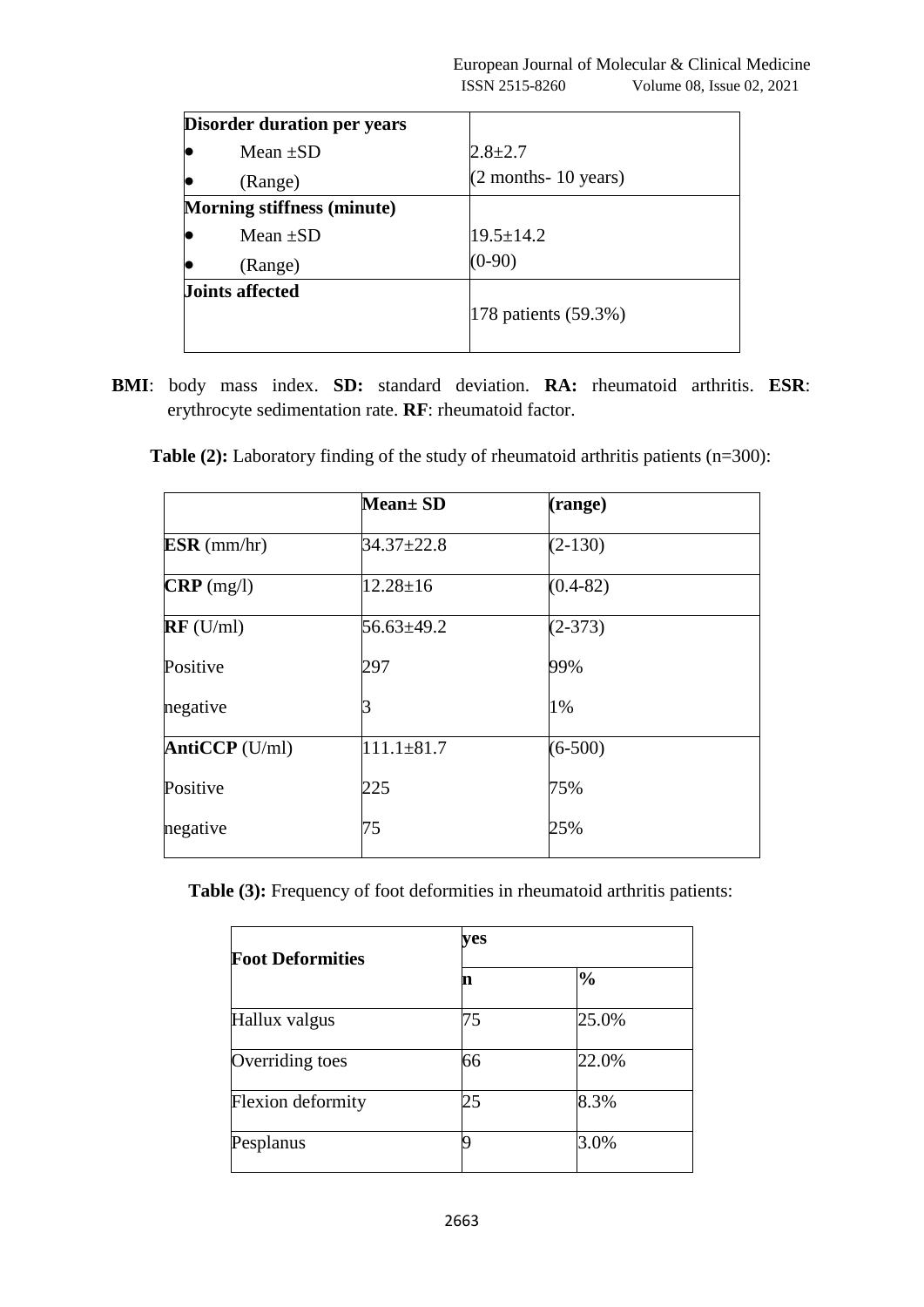#### European Journal of Molecular & Clinical Medicine ISSN 2515-8260 Volume 08, Issue 02, 2021

| Splay foot | 2.7% |
|------------|------|
| Mallet toe | 1.0% |
| Pes cavus  |      |



**Fig. (1):** Frequency of foot deformities in Rheumatoid Arthritis Patients.

**Table (4):** Frequency of rheumatoid arthritis patients used orthosis or walking aids:

|      | <b>Variables</b>         | n   | $\frac{0}{0}$ |
|------|--------------------------|-----|---------------|
| Gait |                          |     |               |
| lC   | Normal                   | 214 | 71.3          |
| le   | Pathological             | 86  | 28.7          |
|      | <b>Orthosis</b>          | 51  | 17.0          |
|      | <b>Types of orthosis</b> |     |               |
| le   | Walking aid              | 25  | 8.3           |
| le   | Foot orthosis            | 23  | 7.7           |
| С    | Wheelchair               |     | $1.0\,$       |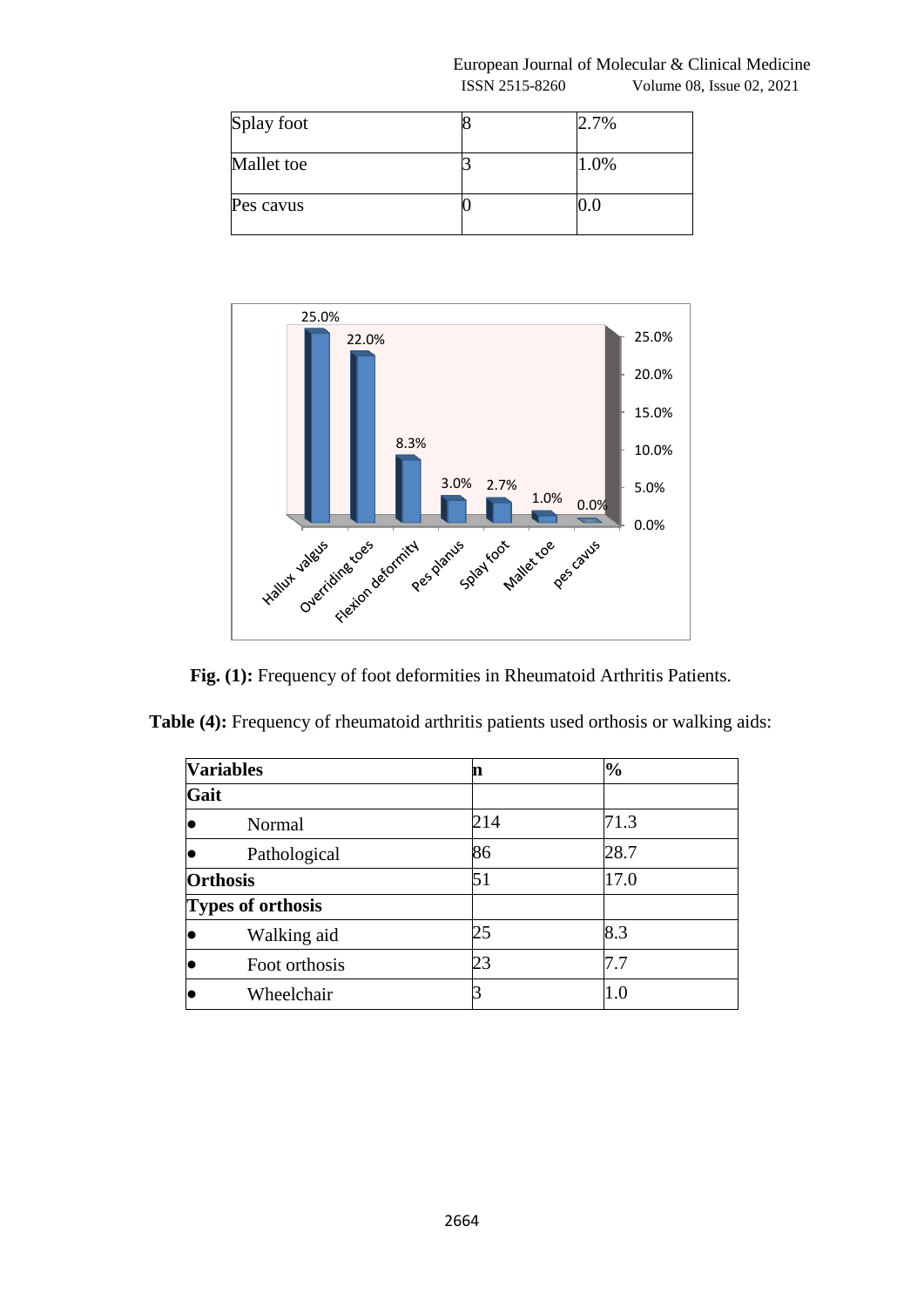|                   | <b>Hallux valgus</b>  |          |            |               | <b>Overriding toes</b> |                       |                                  | <b>Flexion deformity</b> |           |           |              |             |
|-------------------|-----------------------|----------|------------|---------------|------------------------|-----------------------|----------------------------------|--------------------------|-----------|-----------|--------------|-------------|
| <b>Variables</b>  | $(n=75)$              |          | $\alpha^2$ | P             | $(n=66)$               |                       | $\mathbf P$<br>$\chi^2$<br>value |                          | $(n=25)$  |           | $\chi$ 2     | $\mathbf P$ |
|                   |                       |          |            | value         |                        |                       |                                  |                          |           |           |              | value       |
| Age per years     |                       |          |            | 0.003         |                        |                       |                                  | 0.0001                   |           |           |              |             |
| Mean $\pm SD$     | $46.7 + 9.6$<br>27-70 |          | $t=2.9$    | (S)           |                        | $48.2 \pm 10.7$ t=4.2 |                                  |                          |           | 44.9±12.2 |              |             |
| (Range)           |                       |          |            |               | 30-74                  |                       | (S)                              |                          | $(30-74)$ |           | $t=0.620.54$ |             |
| <b>Sex</b>        | $\mathbf n$           | %        |            |               | n                      | $\%$                  |                                  |                          | n         | $\%$      |              |             |
| Female 240        | 57                    | 23.8 1   |            | 0.32          | 57                     | 23.8                  |                                  |                          | 22        | 9.2       |              |             |
| Male 60           | 18                    | 30.0     |            |               | 9                      | 15.0                  | 2.1                              | 0.14<br>3                |           | 5.0       | 1.1          | 0.3         |
| Occupation        |                       |          |            |               |                        |                       |                                  |                          |           |           |              |             |
| no work 21        | 6                     | 28.6     |            |               | $\beta$                | 14.3                  |                                  |                          | 1         | 4.8       |              |             |
| Housewife<br>216  | 51                    | 23.6 9.2 |            | 0.027         | 51                     | 23.6                  |                                  |                          | 19        | 8.8       |              |             |
|                   |                       |          |            | (S)           | 5                      | 26.3                  |                                  |                          | 0         | 0.        | 2.7          | 0.45        |
| Employer 19       | 10                    | 52.6     |            |               | 7                      | 15.9                  | 2.2                              | 0.53                     | 5         | 11.4      |              |             |
| Worker 44         | 8                     | 18.2     |            |               |                        |                       |                                  |                          |           |           |              |             |
| <b>BMI</b>        |                       |          |            |               |                        |                       |                                  |                          |           |           |              |             |
| Normal 54         | 11                    | 20.4     |            |               | 15                     | 27.8                  |                                  |                          | 6         | 11.1      |              |             |
| Overweight<br>100 | 13                    | 13.0     | 15.9       | 0.0001<br>(S) | 13                     | 13.0                  |                                  |                          | 5         | 5.0       |              |             |
| Obese 146         |                       |          |            |               |                        |                       | 7.1                              | $0.028(S)$  14           |           | 9.6       | 2.3          | 0.32        |
|                   | 51                    | 34.9     |            |               | 38                     | 26.0                  |                                  |                          |           |           |              |             |

**Table (5):** Relation between hallux valgus, overriding toes, and flexion deformity among studied RA patients and their socio-demographic characteristics (N=300):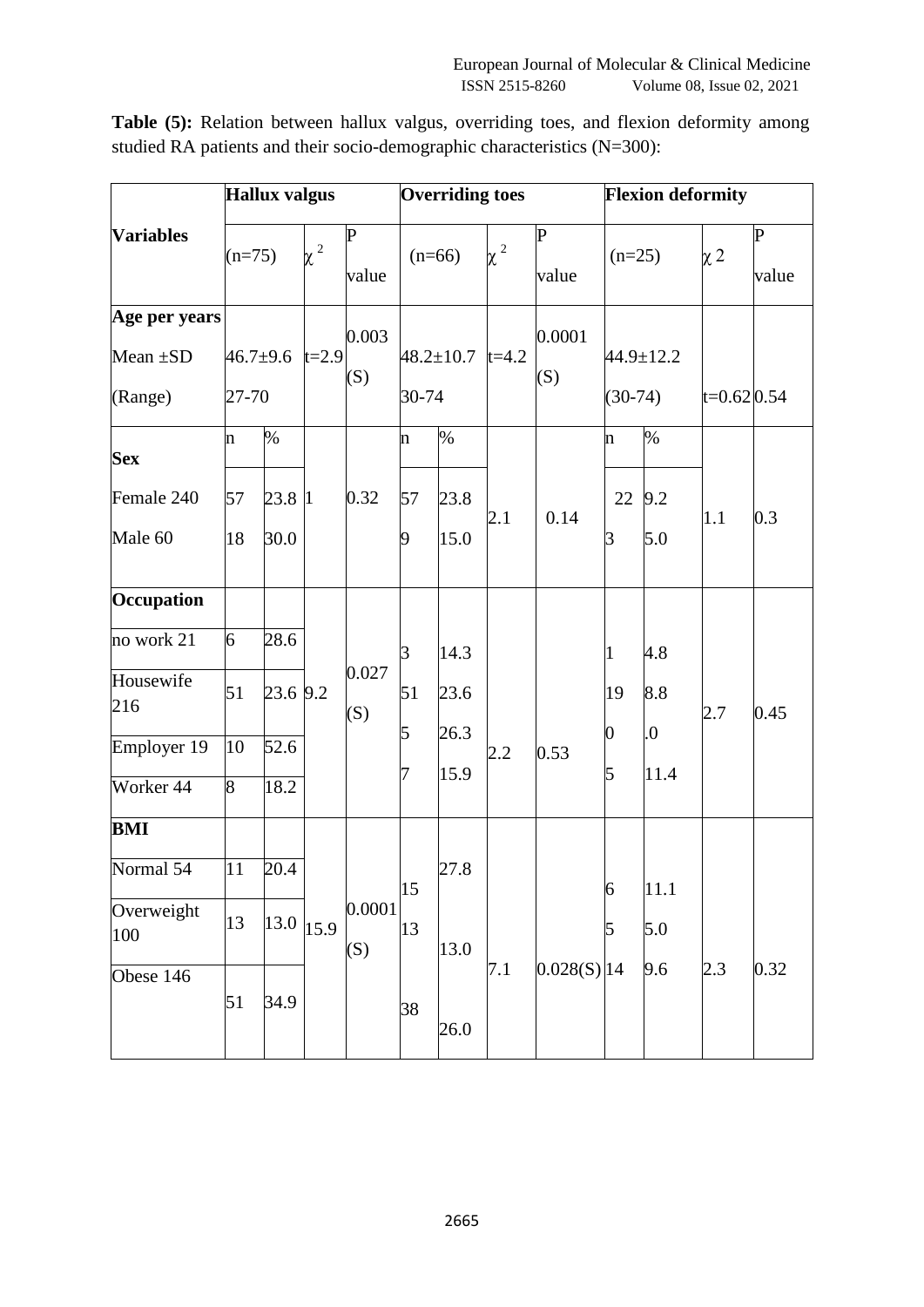**Table (6):** Relation between disease activity and types of foot deformities among rheumatoid arthritis patients:

|                          |                        | <b>DAS28 activity level</b> |                                 |                |                           |      |                |          |           |  |
|--------------------------|------------------------|-----------------------------|---------------------------------|----------------|---------------------------|------|----------------|----------|-----------|--|
|                          | low activity<br>$n=90$ |                             | moderate<br>activity<br>$n=136$ |                | High activity n<br>$n=74$ |      |                | $\chi^2$ | p-value   |  |
| <b>Hallux valgus</b>     | $\mathbf n$            | $\%$                        | n                               | %              | n                         | $\%$ |                |          |           |  |
| yes                      | 13                     | 17.3                        | 30                              | 40.0           | 32                        | 42.7 | 75             | 19.1     | 0.0001(S) |  |
| no                       | 77                     | 34.2                        | 106                             | 47.1           | 42                        | 18.7 | 225            |          |           |  |
| <b>Overriding toe</b>    |                        |                             |                                 |                |                           |      |                |          |           |  |
| yes                      | 5                      | 7.6                         | 36                              | 54.5           | 25                        | 37.9 | 66             | 21.7     | 0.0001(S) |  |
| no                       | 85                     | 36.3                        | 100                             | 42.7           | 49                        | 20.9 | 234            |          |           |  |
| <b>Mallet</b> toe        |                        |                             |                                 |                |                           |      |                |          |           |  |
| yes                      | $\overline{2}$         | 66.7                        | $\overline{0}$                  | $\overline{0}$ | $\mathbf{1}$              | 33.3 | $\overline{3}$ | 2.8      | 0.24      |  |
| no                       | 88                     | 29.6                        | 136                             | 45.8           | 73                        | 24.6 | 297            |          |           |  |
| <b>Splay foot</b>        |                        |                             |                                 |                |                           |      |                |          |           |  |
| yes                      | $\overline{c}$         | 25.0                        | $\overline{2}$                  | 25.0           | $\overline{A}$            | 50.0 | 8              | 2.9      | 0.23      |  |
| no                       | 88                     | 30.1                        | 134                             | 45.9           | 70                        | 24.0 | 292            |          |           |  |
| <b>Flexion deformity</b> |                        |                             |                                 |                |                           |      |                |          |           |  |
| yes                      | 3                      | 12                          | 10                              | 40.0           | 12                        | 48.0 | 25             | 9.14     | 0.01(S)   |  |
| no                       | 87                     | 31.6                        | 126                             | $\bar{4}5.8$   | 62                        | 22.5 | 275            |          |           |  |
| Pes planus               |                        |                             |                                 |                |                           |      |                |          |           |  |
| yes                      | $\mathbf{0}$           | $\overline{0}$              | 5                               | 55.6           | $\overline{4}$            | 44.4 | 9              | 4.5      | 0.107     |  |
| no                       | 90                     | 30.9                        | 131                             | 45.0           | 70                        | 24.1 | 291            |          |           |  |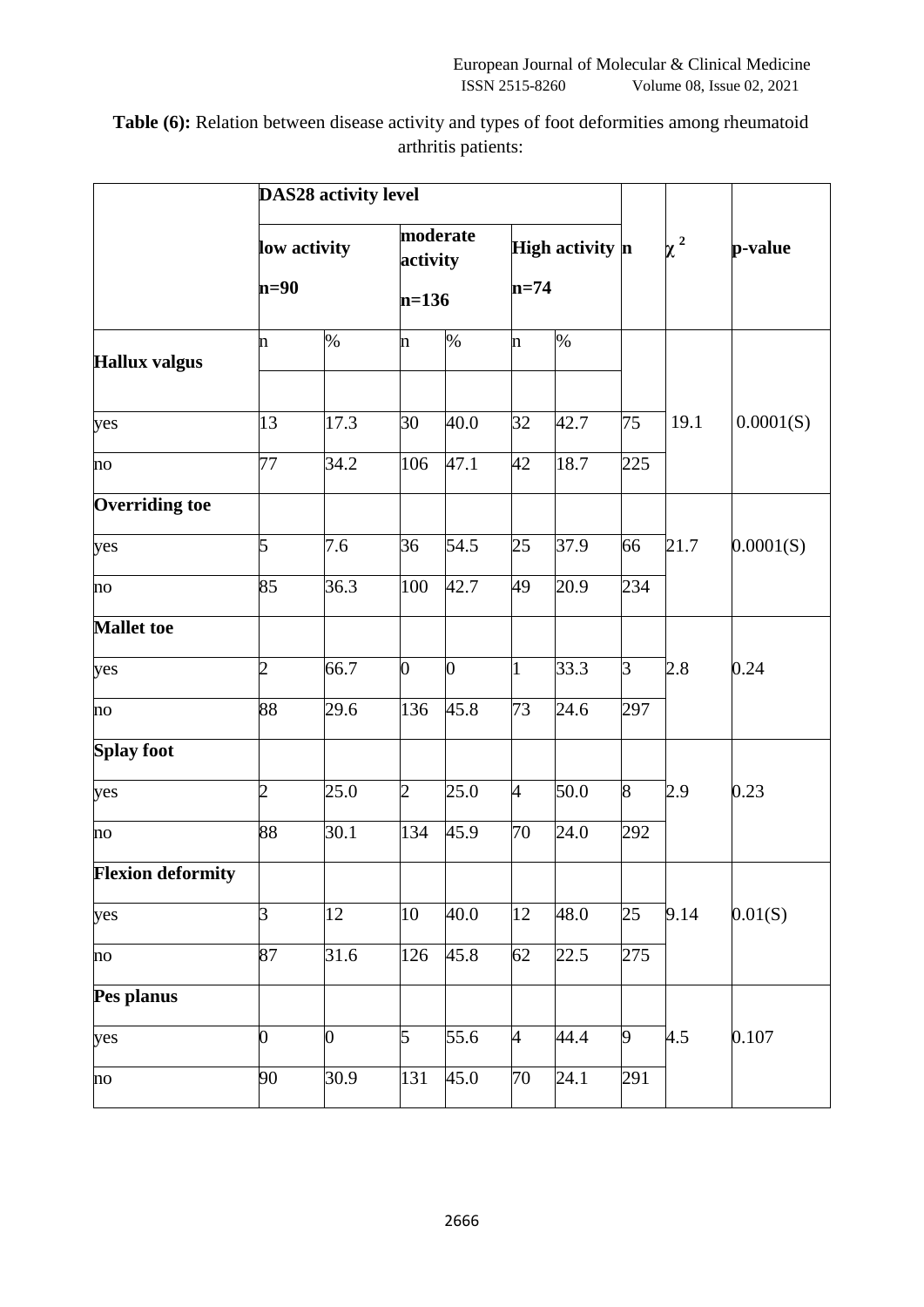| X-ray finding                          | n 300 | $\%$  |
|----------------------------------------|-------|-------|
| Erosion                                | 87    | 29.0  |
| Narrowing                              | 176   | 58.67 |
| Amalgamation                           | 14    | 4.67  |
| Subluxation                            | 17    | 5.67  |
| Bone cyst                              | 20    | 6.67  |
| Juxta articular osteoporosis           | 97    | 32.33 |
| Tenosynovitis diagnosed via ultrasound | 13    | 4.33  |

**Table (7):** Radiological findings of the foot in rheumatoid arthritis Patients





#### **4. DISCUSSION:**

RA is an autoimmune disease that usually affects the hands and feet' tiny joints. The pain, rigidity, gradual joint destruction, and deformity with a severe impairment are typically illustrated. Quality of life impairments in RA was recorded **[8].** Foot problems can lead to less travel distance, a health-related disability, and a greater risk of falling **[9].** The present study aimed to evaluate the foot disorders in RA patients and their impact on functional ability and frequency of deformities associated.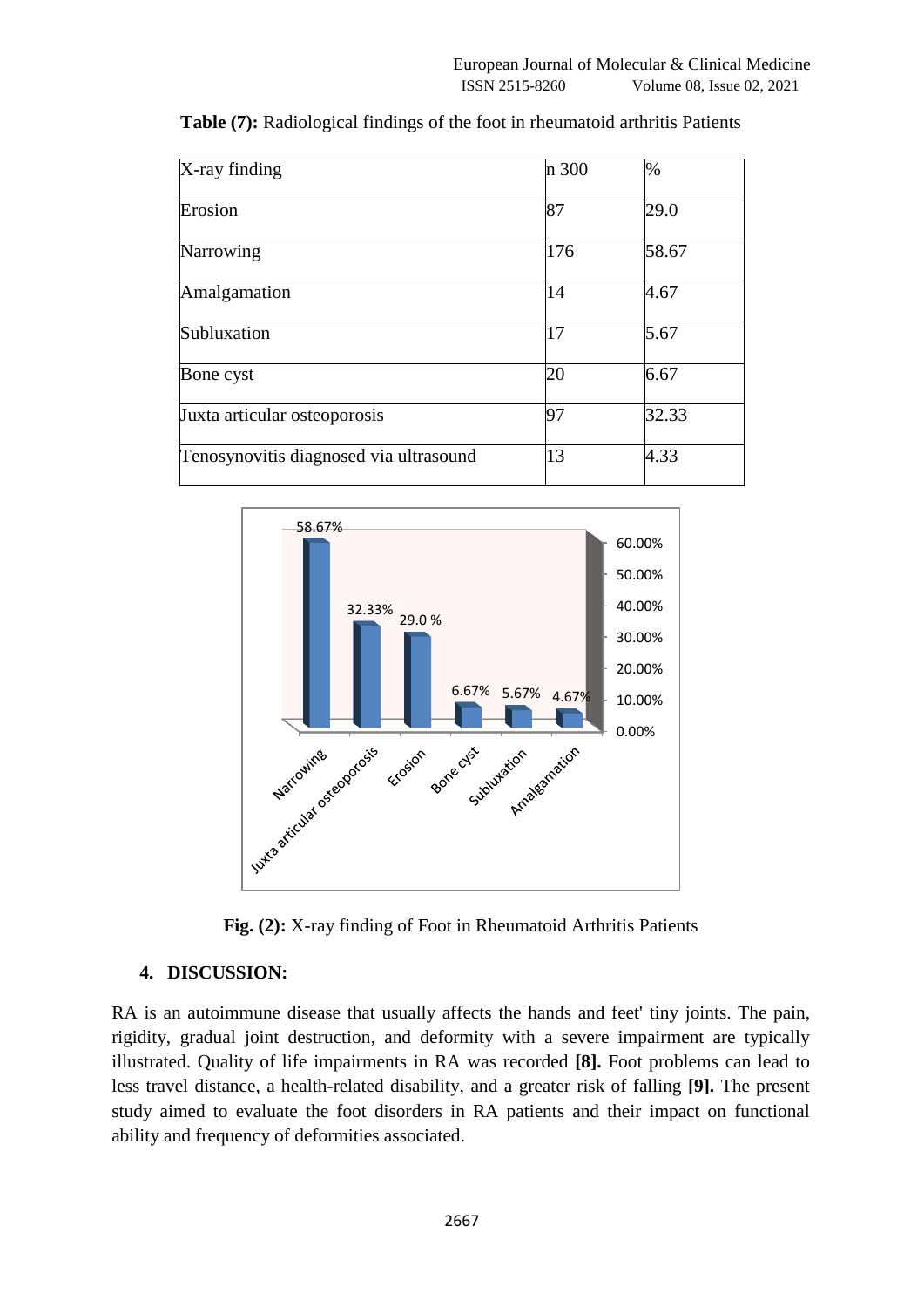300 RA patients participated in this study (240 females and 60 males). This study found that 59.3% of patients with RA had foot implications (Table 1), which was in agreement with a study that found that seventy-four patients (61.7%) had a foot or ankle RA involvement **[10]**.

In the current study, RA patients were 30.8±5.4 kg/m2 and ranged from (22-47.7) kg/m2, where 146 patients of them were obese (48.7%), 100 patients of them were overweight (33.3%) and 54 patients of them were normal weight (18.0%), (Table 1).

**Nikiphorou et al.** [11] found that obesity has been implicated as a risk factor for developing RA and is increasingly prevalent comorbidity seen on the first presentation of RA.

In the present study, the mean of ESR was  $155.16 \pm 28.9$  with a range from (2-130), mean of CRP was  $12.28 \pm 16$  with a range (0.4-82), mean of RF 56.63 $\pm$ 49.2 with a range (2-373) and mean of Anti CCP 111.1±81.7 with a range (6-500), (Table 2).

This came in agreement with a study where researchers found that RF levels being more strongly influenced by RA activity. **Arnett et al. [12]** found that 75% to 80% of RA patients had a high titer of RF.

**Hirata et al. [13]** found that there was a highly significant increase in ESR and anti-CCP in RA patients.

**Blackburn and Chatham, [14]** stated that CRP is an acute-phase protein which frequently elevated in patients with RA.

In the present study, among the studied RA patients, there were 75 patients (25%) had hallux valgus, 66 patients (22%) had overriding toes, 16 patients (5.3%) had flexion deformity, 9 patients (3.0%) had pesplanus and hammer toe,8 patients (2.7%) had sunlight toes and 3 patients (1.0%) had mallet toe, (Table 3).

In the present study, 214 patients (71.3%) had a normal gait. 86 patients (28.7.0%) had pathological gait, only 17.0% of them using orthosis. 25 patients use Walking aid (cane), 3 patients use wheelchairs, and patients 23 use Foot orthosis (modified shoe and insole), (Table 4).

**Turner et al. [15]; Turner and Woodburn, [16], Turner et al. [17]** found that RA is associated with altered gait and increased plantar pressures.

**Gijon-Nogueron et al. [18]** found that treatment with orthoses might be expected to produce improvements in these areas. However, their analysis of the articles selected for the study shows that there are no significant differences, as regards outcomes, between using a foot orthosis and another insole or, indeed, a placebo. And this explains the small number of patients using orthosis.

In the current study, there was a statistically significant relation between Hallux valgus of foot among RA patients and age  $p=0.003$ , BMI  $p=0.0001$ . Hallux valgus was common among old age and obese RA patients. There is a significant relation between overriding toes of foot among RA patients and age p=0.003, BMI p=0.028. Overriding toes was common among old age RA patients, (Table 5).

In agreement with our study, **Roddy et al. [19]** found that Hallux valgus was associated with age and BMI. Also, **Menz, [20]** found that Overriding toes was common among old age RA patients.

In the current study, all patients had to narrow, Juxta articular osteoporosis was present in 55.11% of patients, erosion was found in 49.43% of patients while Amalgamation,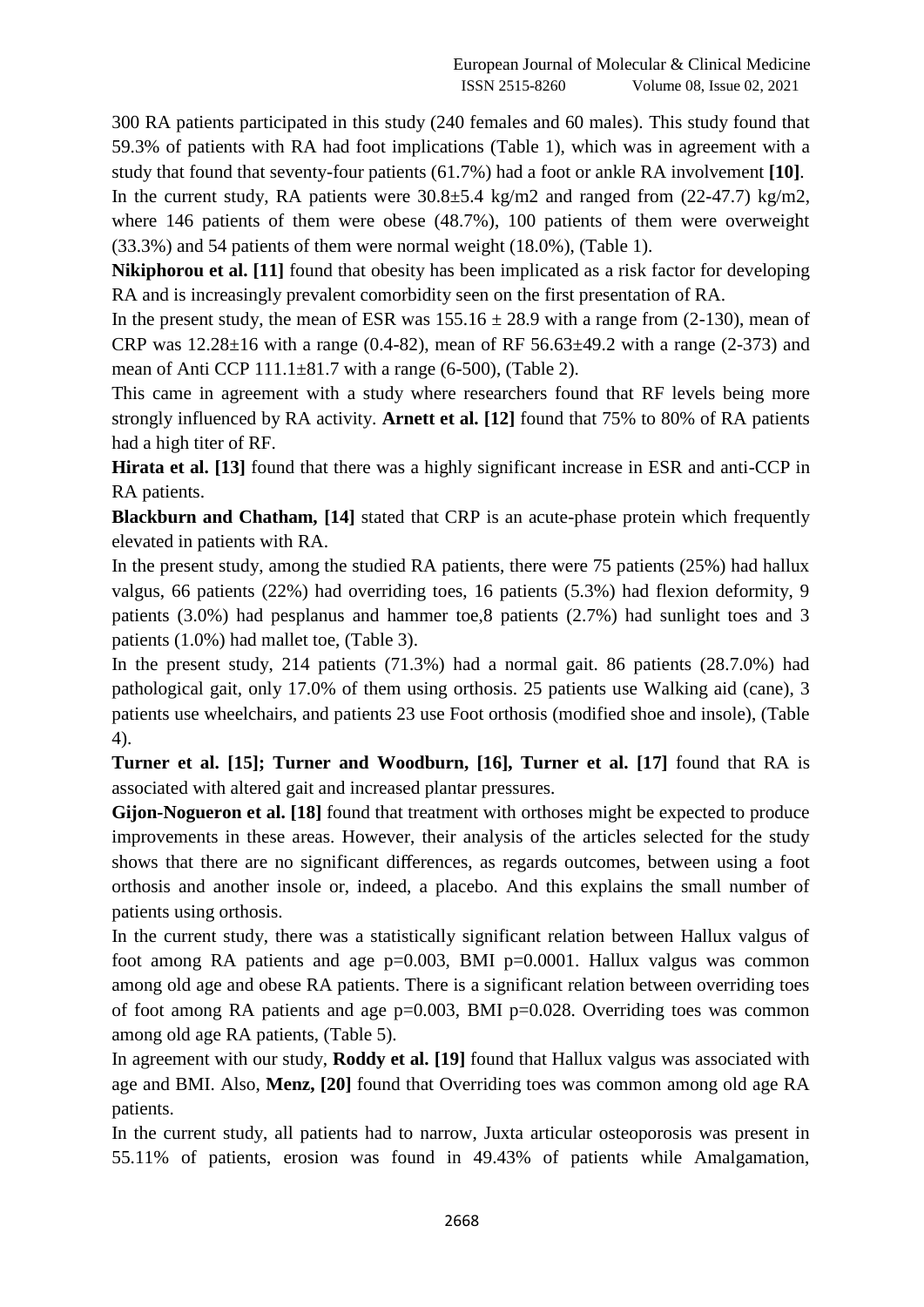Subluxation, Bonecyst, and Tenosynovitis diagnosed via ultrasound were found in 7.95 %, 9.66%, 11.36%, and 7.39% respectively (Table 7).

In agreement with our study, **Stolt et al. [21]** found that Hallux valgus seems to be the most common structural problem in RA patients, affecting 35–65.3% of persons **[22,23]**. Lesser toe deformities, including hammer and claw toes, are found in 6.3–86% of persons **[224].**  Flat foot affects 11–42.1% of RA patients **[23]** and splay foot in 25.3% **[25]**. Taylor's bunion affects approximately one in five RA patients **[23].** Hallux rigidus seem to affect a small number of patients (1–2.1%) **[25]**.

## **5. CONCLUSION:**

This study showed that foot disorders in RA patients were substantially high. It accounted for about 59.3% of the total patients surveyed. This study demonstrated that there were 31.6% had foot deformities. Hallux valgus and overriding toes were the most prevalent foot deformities detected in RA patients. RA patients with a high risk of developing foot disorders had high BMI, high disease activity, and longer disease duration.

# **6. REFERENCES**

.

- [1] **Bremander, A., Forslind, K., Eberhardt, K., et al., (2019).** Importance of Measuring Hand and Foot Function Over the Disease Course in Rheumatoid Arthritis: An Eight‐ Year Follow‐Up Study. Arthritis care & research, 71(2), 166-172.
- [2] **Tenten-Diepenmaat, M., van der Leeden, M., Vlieland, T. P. V., et al., (2018).**  Multidisciplinary recommendations for diagnosis and treatment of foot problems in people with rheumatoid arthritis. Journal of foot and ankle research, 11(1), 37.
- [3] **Stewart, S., Carroll, M., Brenton-Rule, A., et al., (2018).** Region-specific foot pain and plantar pressure in people with rheumatoid arthritis: A cross-sectional study. Clinical Biomechanics, 55, 14-17.
- [4] **Tenten-Diepenmaat, M., Dekker, J., Steenbergen, M., et al., (2016).** In-shoe plantar pressure measurements for the evaluation and adaptation of foot orthoses in patients with rheumatoid arthritis: A proof of concept study. Gait & posture, 45, 45-50
- [5] **Jeong, H. J., Sohn, I. W., Kim, D., et al., (2017).** Impact of midfoot and Hindfoot involvement on functional disability in Korean patients with rheumatoid arthritis. BMC musculoskeletal disorders, 18(1), 365.
- [6] **Graham AS, Stephenson J, Williams AE. (2017)** A survey of people with foot problems related to rheumatoid arthritis and their educational needs. J Foot Ankle Res; 10(1), 1-8.
- [7] **Aletaha D, Smolen J S. (2018**) Diagnosis and management of rheumatoid arthritis: a review. Jama, 320(13), 1360-72.
- [8] **De Jong Z, Van der Heijde DM, McKenna SP, Whalley D. (1997).** The reliability and construct validity of the RAQoL: a rheumatoid arthritis-specific quality of life instrument. British journal of rheumatology, 36(8), 878-83.
- [9] **Umay E K, Bal A, Gundogdu I, Karsli P B.** Polyneuropathy and radiculopathy in rheumatoid arthritis patients with low back pain: Clinical characteristics, functional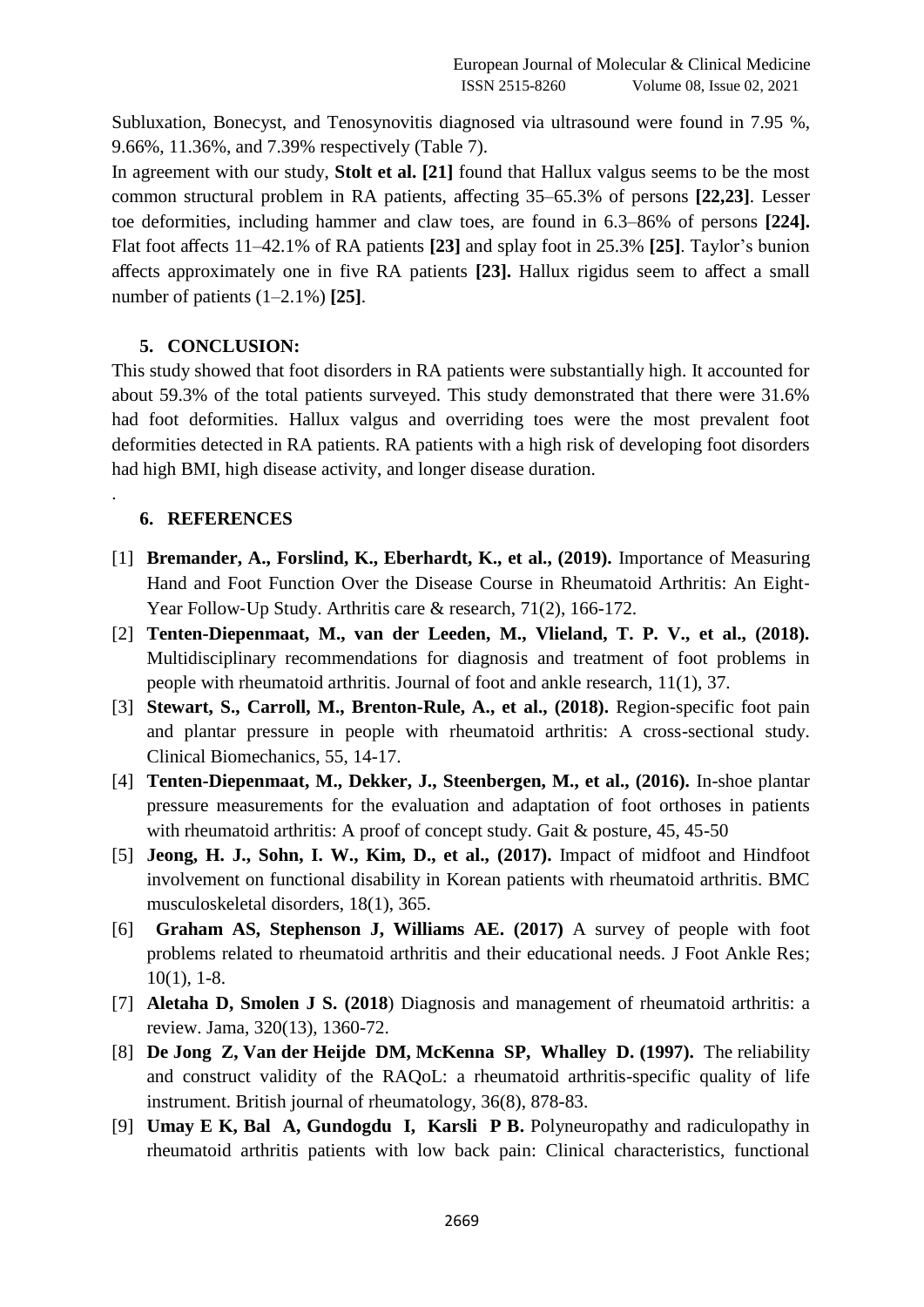disability, depression, anxiety and quality of life. The Egyptian Rheumatologist 2015, 37(4), 151-7.

- [10] **Gamal R M, Mahran S A, El Fetoh N A, Janbi F.** Quality of life assessment in Egyptian rheumatoid arthritis patients: Relation to clinical features and disease activity. The Egyptian Rheumatologist 2016, 38(2), 65-70.
- [11] **Nikiphorou, E, Norton, S, Young, A, et al., (2018):** The association of obesity with disease activity, functional ability and quality of life in early rheumatoid arthritis: data from the Early Rheumatoid Arthritis Study/Early Rheumatoid Arthritis Network UK prospective cohorts. Rheumatology, 57(7), 1194-202.
- [12] **Arnett FC, Edworthy SM, Bloch DA, et al., (2008):** The American Rheumatism Association 1987 revised criteria for the classification of rheumatoid arthritis. Arthritis Rheum;7( 31):315-24.
- [13] **Hirata, S, Marotta, A, Gui, Y, et al., (2015):** Serum 14-3-3η level is associated with severity and clinical outcomes of rheumatoid arthritis, and its pretreatment level is predictive of DAS28 remission with tocilizumab. Arthritis research  $\&$  therapy, 17(1), 280.
- [14] **Blackburn WD and Chatham WW (2001):** Laboratory findings in rheumatoid arthritis, hi Arthritis and Allied Conditions, Textbook of Rheumatology. 4™. Edit. Edited by Koopman W. J. Published by Lippincott Williams & Wilkins; (2):1187-201.
- [15] **Turner DE, Helliwell PS, Emery P, et al., (2006):** The impact of rheumatoid arthritis on foot function in the early stages of the disease: a clinical case series. BMC Musculoskelet Disord 7, 102.
- [16] **Turner, DE, and Woodburn, J, (2008):** Characterising the clinical and biomechanical features of severely deformed feet in rheumatoid arthritis. Gait Posture 28 (4), 574–80.
- [17] **Turner, D E, Helliwell, P S, Siegel, K L, et al., (2008):** Biomechanics of the foot in rheumatoid arthritis: identifying abnormal function and the factors disease associated with a localized 'impact'. Clinical Biomechanics. 23 (1), pp.93-100.
- [18] **Gijon-Nogueron, G., Ramos-Petersen, L., Ortega-Avila, A. B., Morales-Asencio, J. M., & Garcia-Mayor, S. (2018).** Effectiveness of foot orthoses in patients with rheumatoid arthritis-related to disability and pain: a systematic review and metaanalysis. Quality of Life Research. 27(2): 253-258.
- [19] **Roddy, E, Zhang, W, and Doherty, M (2008):** Prevalence and associations of hallux valgus in a primary care population. Arthritis Care & Research: Official Journal of the American College of Rheumatology, 59(6), 857-62.
- [20] **Menz, H B (2015):** Biomechanics of the aging foot and ankle: a minireview. Gerontology, 61(4), 381-8.
- [21] **Stolt, M, Suhonen, R, and Leino-Kilpi, H (2017):** Foot health in patients with rheumatoid arthritis a scoping review. Rheumatology international, 37(9), 1413-22.
- [22] **Brenton-Rule A, Dalbeth N, Menz HB, et al., (2016):** Foot and ankle characteristics associated with falls in adults with established rheumatoid arthritis: a cross-sectional study. BMC Musculoskelet Disord Jan 13(17):22